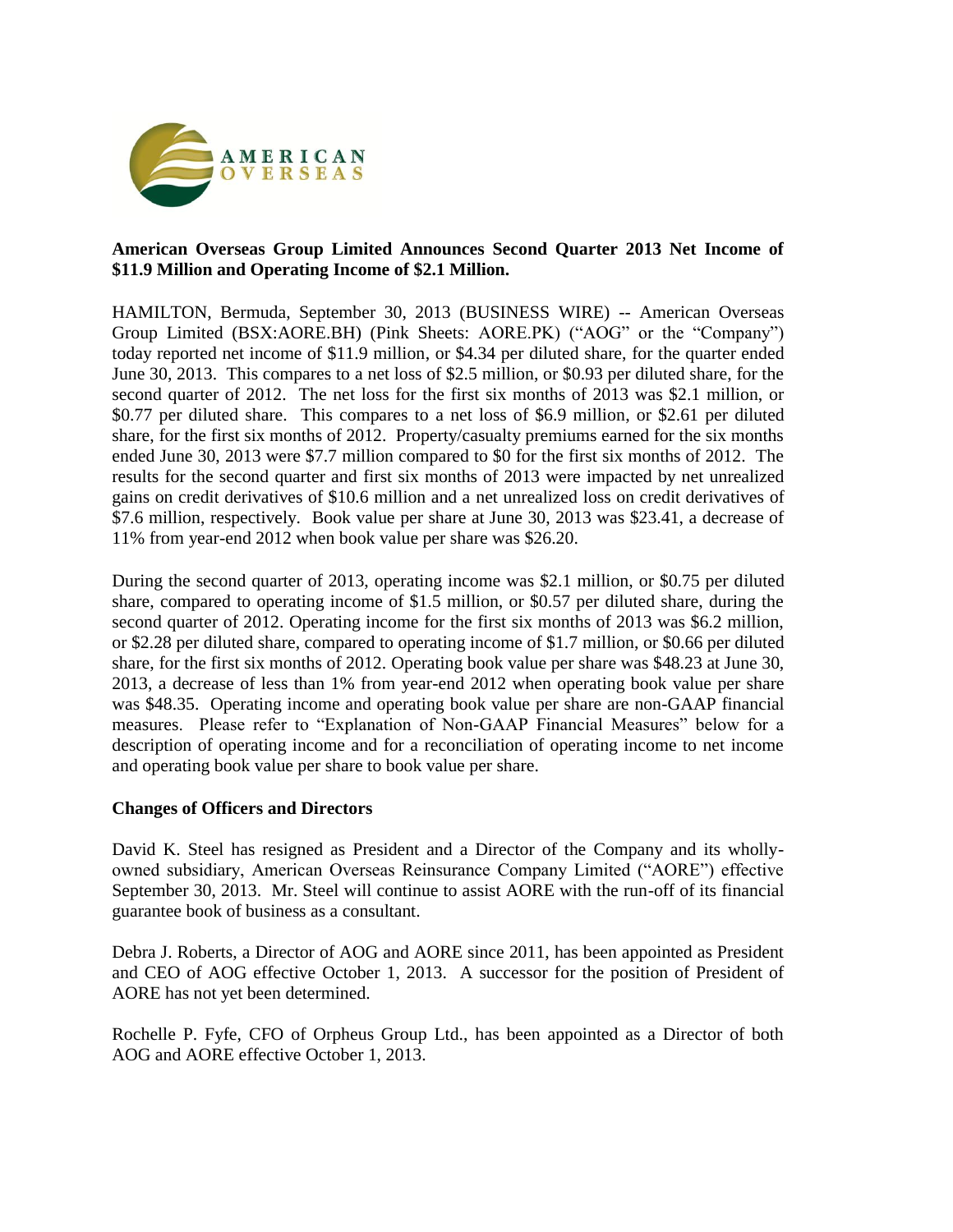Steven J. Tynan, Chairman, commenting on the above changes, said: "We want to thank David for his significant contributions to the Company over the past eight years. He has skillfully managed the run-off of our financial guarantee book and successfully repositioned the Company in the property/casualty reinsurance business. He will continue to assist us with the financial guarantee run-off as a consultant, and we will be forever in his debt.

"We are also pleased that Debra has agreed to accept the position of President and CEO of AOG. She is a consummate reinsurance professional and has already served for two years on the Boards of both AOG and AORE. Debra was instrumental in the re-domestication of AORE from Bermuda to Barbados and we look forward to her continuing contributions as the Company develops its property/casualty reinsurance business.

"Finally, please join me in welcoming Shelley to the Boards of AOG and AORE. Shelley is a CPA, and her strong financial skills will benefit AOG and AORE in the years to come."

#### **Subsequent Events:**

On July 18, 2013, AORE completed a private repurchase of nine (9) Class B Preference Shares (the "Shares") from a holder (the "Holder"). Under the terms of the repurchase agreement, AORE repurchased the Shares at a price of \$25,000 per share from the Holder, for an aggregate price of \$225,000. The Company expects that the repurchase of the Shares will result in a reduction of Noncontrolling interest of \$146,056 on the Company's consolidated balance sheet during the third quarter of 2013, leaving \$6,864,799 of Noncontrolling interest subsequent to the repurchase. The Company expects that a reduction of \$78,944 of shareholders' equity also will be recorded on the Company's consolidated balance sheet during the third quarter of 2013 as a result of the repurchase of the Shares.

#### **Forward-Looking Statements**

This release contains statements that may be considered "forward-looking statements" within the meaning of the safe harbor provisions of the Private Securities Litigation Reform Act of 1995. These statements include, without limitation, the Company's expectations respecting the volatility of its insured portfolio, losses, loss reserves and loss development, the adequacy and availability of its liquidity and capital resources, its current run off strategy, its strategy for writing other reinsurance businesses and its expense reduction measures. These statements are based on current expectations and the current views of the economic and operating environment and are not guarantees of future performance. A number of risks and uncertainties, including economic competitive conditions, could cause actual results to differ materially from those projected in forward-looking statements. The Company's actual results could differ materially from those expressed or implied in the forward-looking statements. Among the factors that could cause actual results to differ materially are: (i) the Company's ability to execute its business strategy, including with respect to new reinsurance businesses; (ii) changes in general economic conditions, including inflation, foreign currency exchange rates, interest rates and other factors; (iii) the loss of significant customers with which AORE has a concentration of its reinsurance in force; (iv) legislative and regulatory developments; (v) changes in regulations or tax laws applicable to the Company or AORE or its customers; (vi) more severe or more frequent losses associated with AORE's reinsured portfolio; (vii) losses on credit derivatives; (viii) changes in the Company's accounting policies and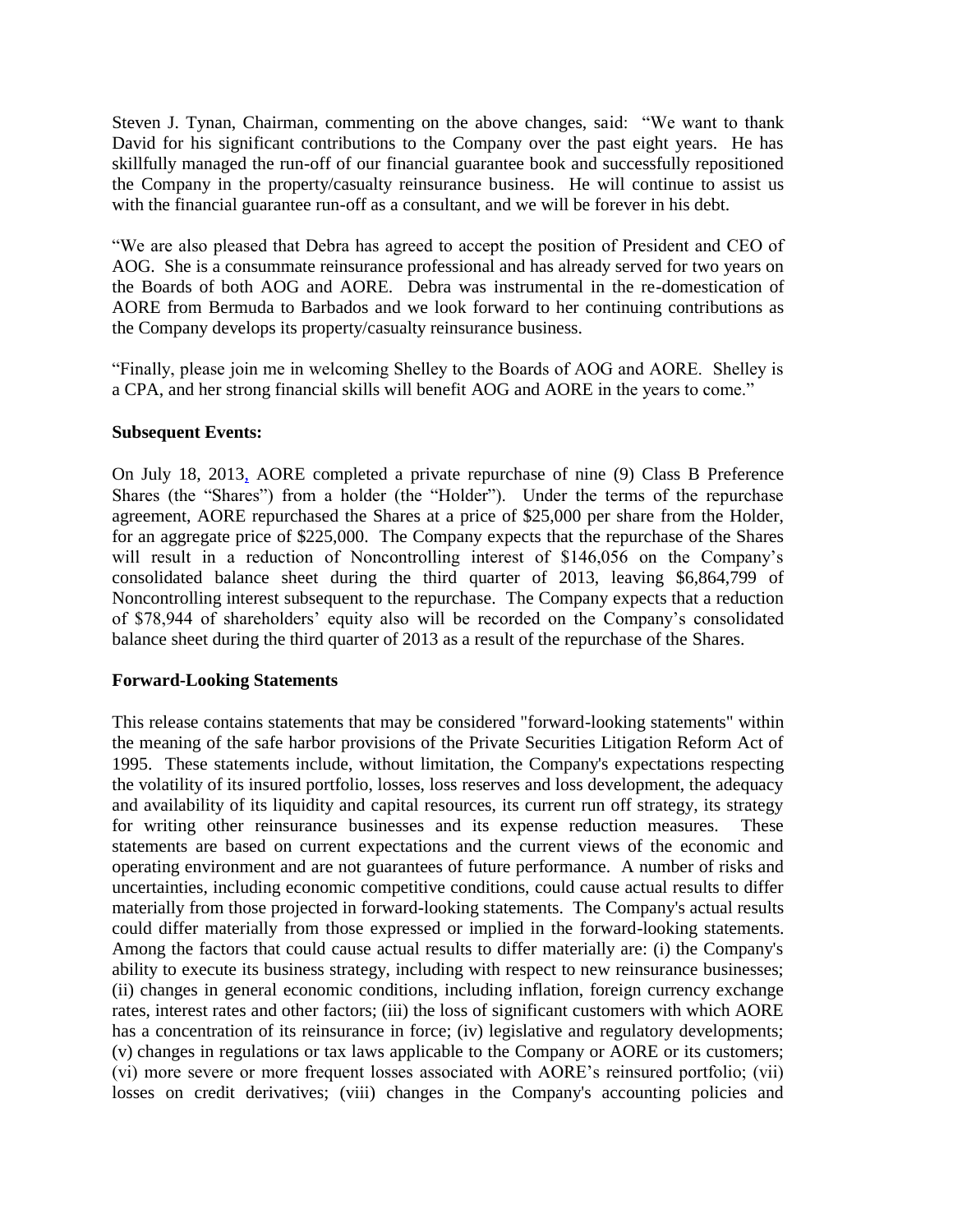procedures that impact the Company's reported financial results; (ix) the effects of ongoing and future litigation and (x) other risks and uncertainties that have not been identified at this time. The Company undertakes no obligation to revise or update any forward-looking statement to reflect changes in conditions, events, or expectations, except as required by law.

# **Explanation of Non-GAAP Financial Measures**

The Company believes that the following non-GAAP financial measures included in this press release serve to supplement GAAP information and are meaningful to investors.

*Operating income (loss):* The Company believes operating income (loss) is a useful measure because it measures income from operations, unaffected by non-operating items such as realized investment gains or losses, unrealized gains or losses on credit derivatives and foreign currency gains or losses. Operating income (loss) is typically used by research analysts and rating agencies in their analysis of the Company.

*Operating book value per share and adjusted operating book value per share*: The Company believes the presentation of operating book value per share and adjusted operating book value per share to be useful because they give a measure of the value of the Company, excluding non-operating items such as unrealized gains and losses on credit derivatives. The Company derives operating book value by beginning with GAAP book value and adding back the unrealized gain or loss portion of its derivative liability, excluding the impact of credit impairments. Adjusted operating book value per share begins with operating book value as calculated above and then adding or subtracting the value of:

a. GAAP unearned premium reserves (on policies classified as financial guarantee);

b. Deferred acquisition costs;

c. Unearned premiums reserves and the present value of estimated future installment premiums net of ceding commissions on credit derivative policies (discounted at 1.41% at June 30, 2013, and 0.72% at December 31, 2012);

d. Unrealized appreciation or depreciation of investments; and

e. Noncontrolling interest in subsidiary – Class B preference shares.

*Credit impairments on insured credit default swap ("CDS") contracts:* Management measures and monitors credit impairments on AORE's credit derivatives, which are expected to be paid out over the term of the CDS contracts. The credit impairments are a non-GAAP financial measure which management believes to be useful to analysts and investors in reviewing the results of our entire portfolio of policies. Management considers credit derivative policies as a normal extension of AORE's financial guarantee business and reinsurance in substance.

Reconciliations of these non-GAAP financial measures to the most comparable GAAP measures are set forth below.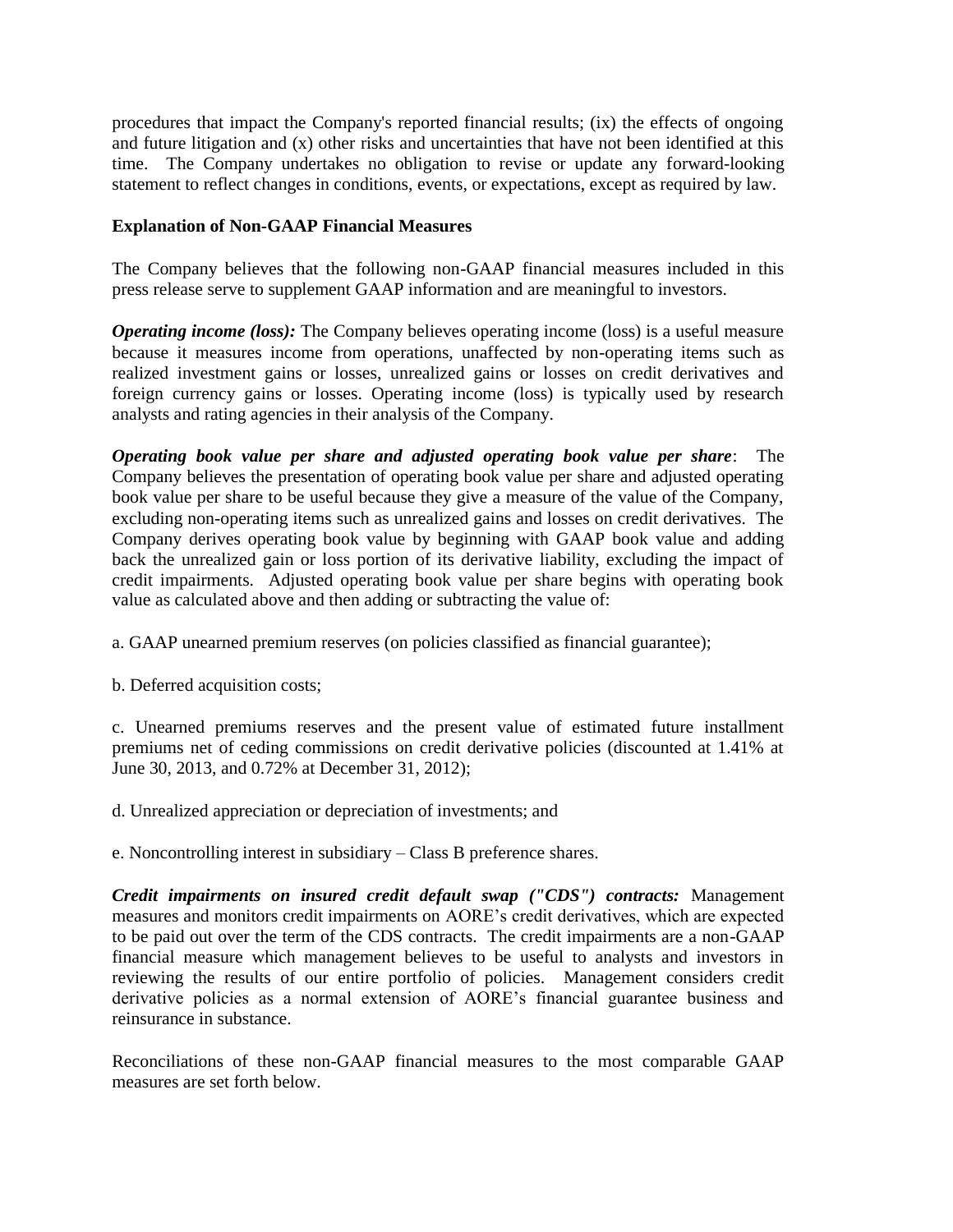# **Information About the Company**

American Overseas Group Limited is a Bermuda-based holding company. Its operating subsidiary, American Overseas Reinsurance Company Ltd., is a property/casualty reinsurance company that currently writes short tail non-catastrophe property/casualty reinsurance and historically wrote financial guaranty reinsurance for U.S. and international public finance and structured finance transactions. The Company's financial guaranty reinsurance business is in run-off. More information can be found at www.aoreltd.com.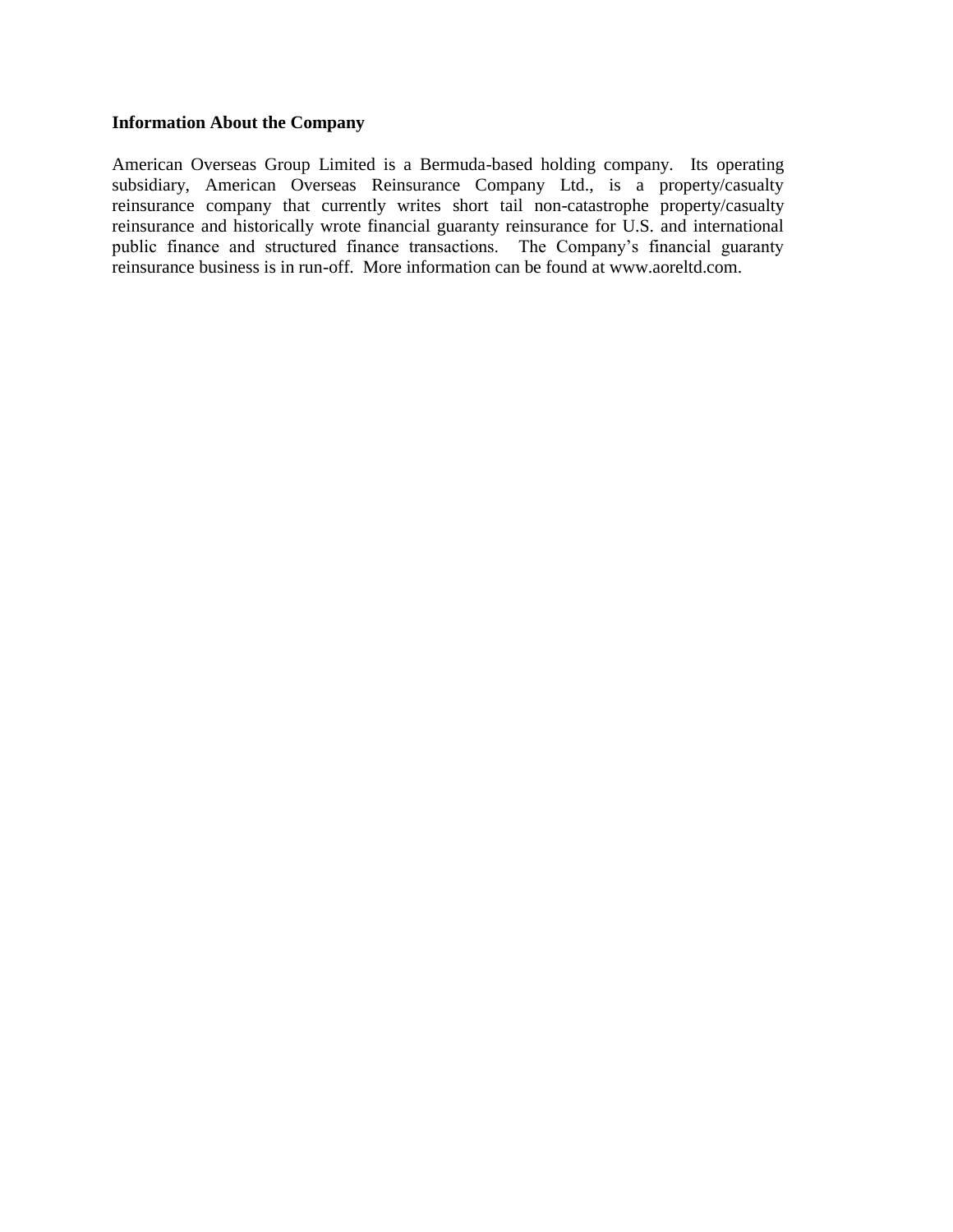## **Consolidated Balance Sheets (unaudited) American Overseas Group Limited As at June 30, 2013 and December 31, 2012 (dollars in thousands)**

|                                                                      | June 30, 2013 |            | December 31, 2012 |
|----------------------------------------------------------------------|---------------|------------|-------------------|
| Assets                                                               |               |            |                   |
| Investments:                                                         |               |            |                   |
| Fixed-maturity securities held as available for sale, at fair value  |               |            |                   |
| (Amortized cost: \$147,439 and \$154,334)                            | \$            | 154,161    | \$<br>165,758     |
| Other investments, at fair value (Cost: \$21,000 and \$Nil)          |               | 20,983     |                   |
| Cash and cash equivalents                                            |               | 22,261     | 36,317            |
| Restricted cash                                                      |               | 42,601     | 45,139            |
| Accrued investment income                                            |               | 960        | 1,189             |
| Reinsurance balances receivable, net                                 |               | 13,299     | 11,561            |
| Funds withheld                                                       |               | 5,622      | 1,533             |
| Recoverables on paid losses                                          |               | 5,607      | 6,687             |
| Deferred policy acquisition costs                                    |               | 27,020     | 28,775            |
| Deferred expenses                                                    |               | 302        | 346               |
| Other assets                                                         |               | 1,214      | 90                |
| <b>Total Assets</b>                                                  | \$            | 294,031    | \$<br>297,396     |
|                                                                      |               |            |                   |
| <b>Liabilities and Equity</b>                                        |               |            |                   |
| Liabilities:                                                         | \$            | 22,316     | \$<br>22,247      |
| Loss and loss expense reserve<br>Unearned premiums                   |               | 68,109     | 72,538            |
| Accounts payable and accrued liabilities                             |               | 717        | 698               |
| Derivative liabilities                                               |               | 72,584     | 65,214            |
| Redeemable Series A preference shares (\$1,000 redemption value and  |               |            |                   |
| \$0.10 par value; authorized shares - 75,000; issued and outstanding |               | 59,700     | 59,700            |
| shares - 59,700 at June 30, 2013 and December 31, 2012)              |               |            |                   |
| <b>Total Liabilities</b>                                             |               | 223,426    | 220,397           |
| <b>Shareholders' Equity:</b>                                         |               |            |                   |
| Common shares                                                        |               | 2,716      | 2,677             |
| Additional paid-in capital                                           |               | 232,292    | 231,891           |
| Accumulated other comprehensive income                               |               | 6,705      | 11,424            |
| Retained deficit                                                     |               | (178, 119) | (176,004)         |
| <b>Total Shareholders' Equity</b>                                    |               | 63,594     | 69,988            |
|                                                                      |               |            |                   |
| Noncontrolling interest - Class B preference shares of subsidiary    |               | 7,011      | 7,011             |
| <b>Total Equity</b>                                                  |               | 70,605     | 76,999            |
| <b>Total Liabilities and Equity</b>                                  | \$            | 294,031    | \$<br>297,396     |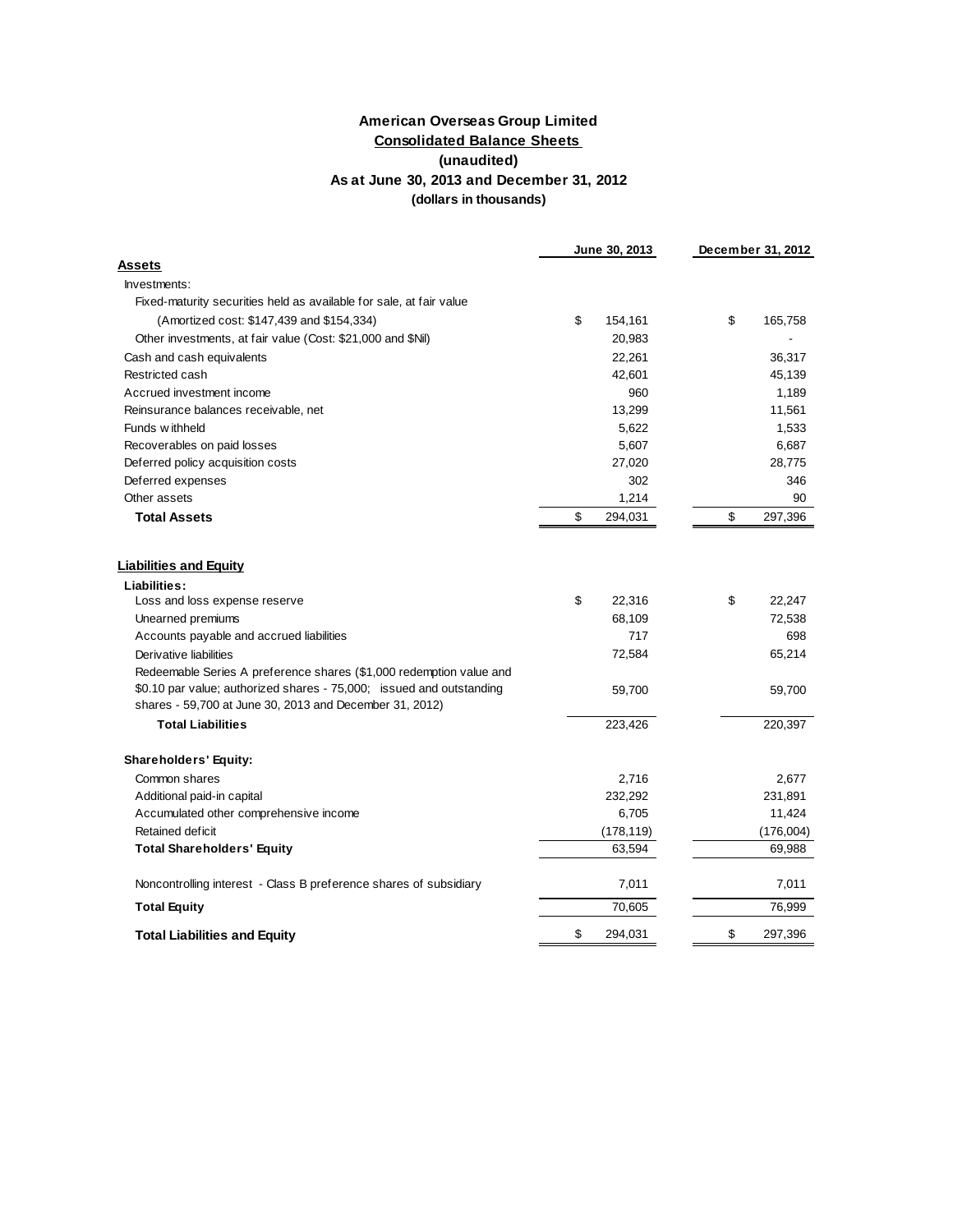#### **American Overseas Group Limited (unaudited) (dollars in thousands except share and per share amounts) For the six months ended June 30, 2013 and 2012 Consolidated Statements of Operations**

|                                                                        | Three Months Ended June 30, |           |    |           | Six Months Ended June 30. |           |               |
|------------------------------------------------------------------------|-----------------------------|-----------|----|-----------|---------------------------|-----------|---------------|
|                                                                        |                             | 2013      |    | 2012      |                           | 2013      | 2012          |
| <b>Revenues</b>                                                        |                             |           |    |           |                           |           |               |
| Net premiums earned                                                    | \$                          | 6,641     | \$ | 5,369     | \$                        | 13,454    | \$<br>8,395   |
| Change in fair value of credit derivatives                             |                             |           |    |           |                           |           |               |
| Realized gains and other settlements                                   |                             | 674       |    | 674       |                           | 1,100     | 1,248         |
| Unrealized gains (losses)                                              |                             | 10,615    |    | (3,034)   |                           | (7,642)   | (9,368)       |
| Net change in fair value of credit derivatives                         |                             | 11,289    |    | (2,360)   |                           | (6, 542)  | (8, 120)      |
| Net investment income                                                  |                             | 1,265     |    | 1,884     |                           | 2,585     | 3,962         |
| Net realized gains on sale of investments                              |                             |           |    |           |                           | 46        |               |
| Total other-than-temporary impairment losses                           |                             |           |    |           |                           |           |               |
| Portion of impairment losses recognized in other                       |                             |           |    |           |                           |           |               |
| comprehensive income (loss)                                            |                             |           |    |           |                           |           |               |
| Net other-than-temporary impairment losses (recognized in<br>earnings) |                             |           |    |           |                           |           |               |
| Foreign currency losses                                                |                             | (168)     |    | (286)     |                           | (392)     | (97)          |
| <b>Total revenues</b>                                                  |                             | 19,027    |    | 4,607     |                           | 9,151     | 4,140         |
| <b>Expenses</b>                                                        |                             |           |    |           |                           |           |               |
| Losses and loss adjustment expenses                                    |                             | 3.693     |    | 3,381     |                           | 4,635     | 4,120         |
| Acquisition expenses                                                   |                             | 1,954     |    | 2,305     |                           | 3,816     | 3,803         |
| Operating expenses                                                     |                             | 1,482     |    | 1,376     |                           | 2,815     | 3,135         |
| <b>Total expenses</b>                                                  |                             | 7,129     |    | 7,061     |                           | 11,266    | 11,058        |
| Net income (loss)                                                      |                             | 11,897    |    | (2, 454)  | \$                        | (2, 116)  | \$<br>(6,918) |
| Net income (loss) per common share:                                    |                             |           |    |           |                           |           |               |
| Basic                                                                  | \$                          | 4.38      | \$ | (0.93)    | \$                        | (0.78)    | \$<br>(2.62)  |
| <b>Diluted</b>                                                         |                             | 4.34      |    | (0.93)    |                           | (0.77)    | (2.61)        |
| Weighted average number of common shares outstanding:                  |                             |           |    |           |                           |           |               |
| Basic                                                                  |                             | 2,713,424 |    | 2,647,178 |                           | 2,709,852 | 2,645,210     |
| <b>Diluted</b>                                                         |                             | 2,743,121 |    | 2,651,411 |                           | 2,738,181 | 2,647,772     |

|                                  | Three Months Ended June 30, 2013 |    |          |      |       |    |        | Six Months Ended June 30, 2013 |          |     |        |  |  |  |
|----------------------------------|----------------------------------|----|----------|------|-------|----|--------|--------------------------------|----------|-----|--------|--|--|--|
| Segment information              | P&C                              |    | FG       |      | Total |    | P&C    |                                | FG       |     | Total  |  |  |  |
| Net earned premiums              | \$<br>4,442                      | \$ | 2,199    | - \$ | 6.641 | \$ | 7.691  | \$                             | 5,763    | \$  | 13,454 |  |  |  |
| Incurred losses                  | 3,729                            |    | (36)     |      | 3,693 |    | 6,047  |                                | (1, 412) |     | 4,635  |  |  |  |
| Impairment on credit derivatives |                                  |    | (600)    |      | (600) |    |        |                                | (362)    |     | (362)  |  |  |  |
| Acquisition costs                | 1,048                            |    | 907      |      | 1,954 |    | 1,793  |                                | 2,023    |     | 3,816  |  |  |  |
| Net underw riting (loss) gain    | (334)                            | \$ | 1,928    | \$   | 1,594 |    | (149)  | \$                             | 5,514    | \$. | 5,365  |  |  |  |
| Loss ratio                       | 83.9%                            |    | $-28.9%$ |      | 46.6% |    | 78.6%  |                                | $-30.8%$ |     | 31.8%  |  |  |  |
| Expense ratio                    | 23.6%                            |    | 41.2%    |      | 29.4% |    | 23.3%  |                                | 35.1%    |     | 28.4%  |  |  |  |
| Combined ratio                   | 107.5%                           |    | 12.3%    |      | 76.0% |    | 101.9% |                                | 4.3%     |     | 60.1%  |  |  |  |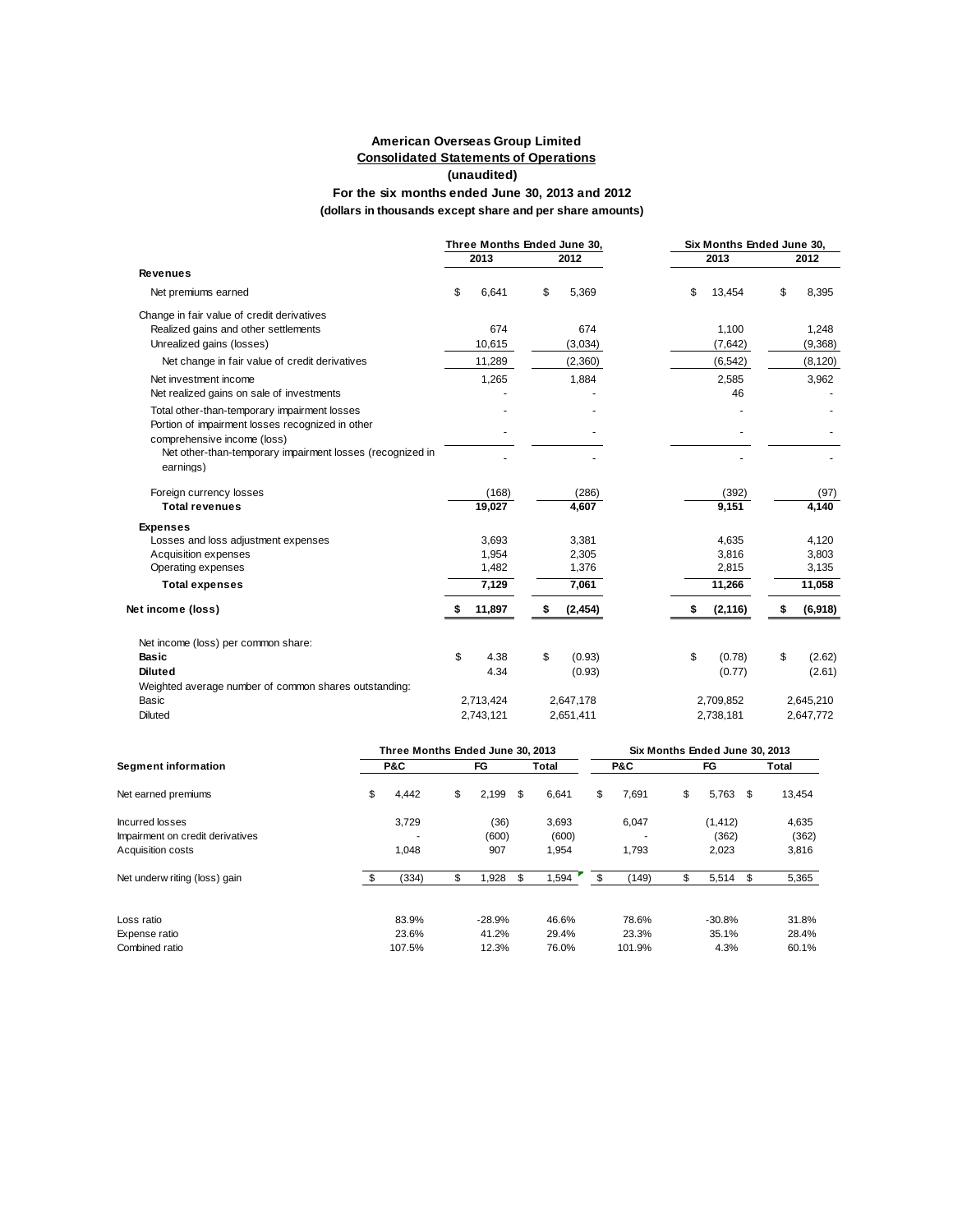## **Reconciliation of net income (loss) to operating income (loss): (Dollars in thousands except share and per share amounts)**

|                                                                                              | Three Months Ended June 30, |           |    | Six Months Ended June 30, |    |          |    |         |  |
|----------------------------------------------------------------------------------------------|-----------------------------|-----------|----|---------------------------|----|----------|----|---------|--|
|                                                                                              |                             | 2013      |    | 2012                      |    | 2013     |    | 2012    |  |
| Operating income                                                                             |                             |           |    |                           |    |          |    |         |  |
| Net income (loss)                                                                            | \$                          | 11,897    | \$ | (2,454)                   | \$ | (2, 116) | \$ | (6,918) |  |
| Less: Realized (gains) on sale of investments and other-than-<br>temporary impairment losses |                             |           |    |                           |    | (46)     |    |         |  |
| Less: Unrealized losses on credit derivatives                                                |                             | (10, 615) |    | 3,034                     |    | 7,642    |    | 9,368   |  |
| Add back: credit impairment on derivatives                                                   |                             | 600       |    | 653                       |    | 362      |    | (812)   |  |
| Less: Foreign currency losses                                                                |                             | 168       |    | 286                       |    | 392      |    | 97      |  |
| Operating income                                                                             |                             | 2,051     |    | 1,518                     |    | 6,235    |    | 1,735   |  |
| Net income (loss) per diluted share                                                          | \$                          | 4.34      | \$ | (0.93)                    | \$ | (0.77)   | \$ | (2.61)  |  |
| Less: Realized (gains) on sale of investments and other-than-<br>temporary impairment losses |                             | 0.00      |    | 0.00                      |    | (0.02)   |    | 0.00    |  |
| Less: Unrealized (gains) losses on credit derivatives                                        |                             | (3.87)    |    | 1.14                      |    | 2.79     |    | 3.54    |  |
| Add back: credit impairment on derivatives                                                   |                             | 0.22      |    | 0.25                      |    | 0.13     |    | (0.31)  |  |
| Less: Foreign currency losses                                                                |                             | 0.06      |    | 0.11                      |    | 0.14     |    | 0.04    |  |
| Operating income per diluted share                                                           |                             | 0.75      |    | 0.57                      |    | 2.28     |    | 0.66    |  |

# **Reconciliation of book value per share to operating book value per share and adjusted operating book value per share:**

**(Dollars in thousands except per share amounts)**

|                                                                   | As at<br>Jun 30, 2013 | As at<br>Dec 31, 2012 |
|-------------------------------------------------------------------|-----------------------|-----------------------|
| Shares outstanding                                                | 2,716                 | 2,677                 |
| Book Value Per Share                                              | 23.41                 | 26.15                 |
| Shareholders' Equity (Book Value)                                 | 63.594                | 69,988                |
| Derivative liability <sup>(1)</sup>                               | 72,596                | 64,953                |
| Credit impairments on derivatives                                 | (5, 175)              | (5,537)               |
| Operating book value per share                                    | 48.23                 | 48.35                 |
| Noncontrolling interest in subsidiary - Class B preference shares | 7.011                 | 7.011                 |
| Unearned premiums <sup>(2)</sup>                                  | 68,590                | 73,205                |
| Deferred acquisition costs                                        | (27,020)              | (28, 775)             |
| Present value of installment premiums <sup>(3)</sup>              | 7.360                 | 8.942                 |
| Unrealized gains on investments                                   | (6,705)               | (11, 424)             |
| Adjusted operating book value per share<br>\$                     | 66.36                 | \$<br>66.64           |

(1) Represents the unrealized gains (losses) portion of the derivative liability.

(2) Includes unearned premium balances on financial guaranty, property casualty and credit derivative policies. The unearned premiums on financial guaranty policies include the present value of future installment premiums, net of ceding commissions.

(3) Estimated present value of future installments, net of ceding commissions, on policies written in credit derivative form only. At June 30, 2013 and December 31, 2012, the discount rate was 1.41% and 0.72%, respectively.